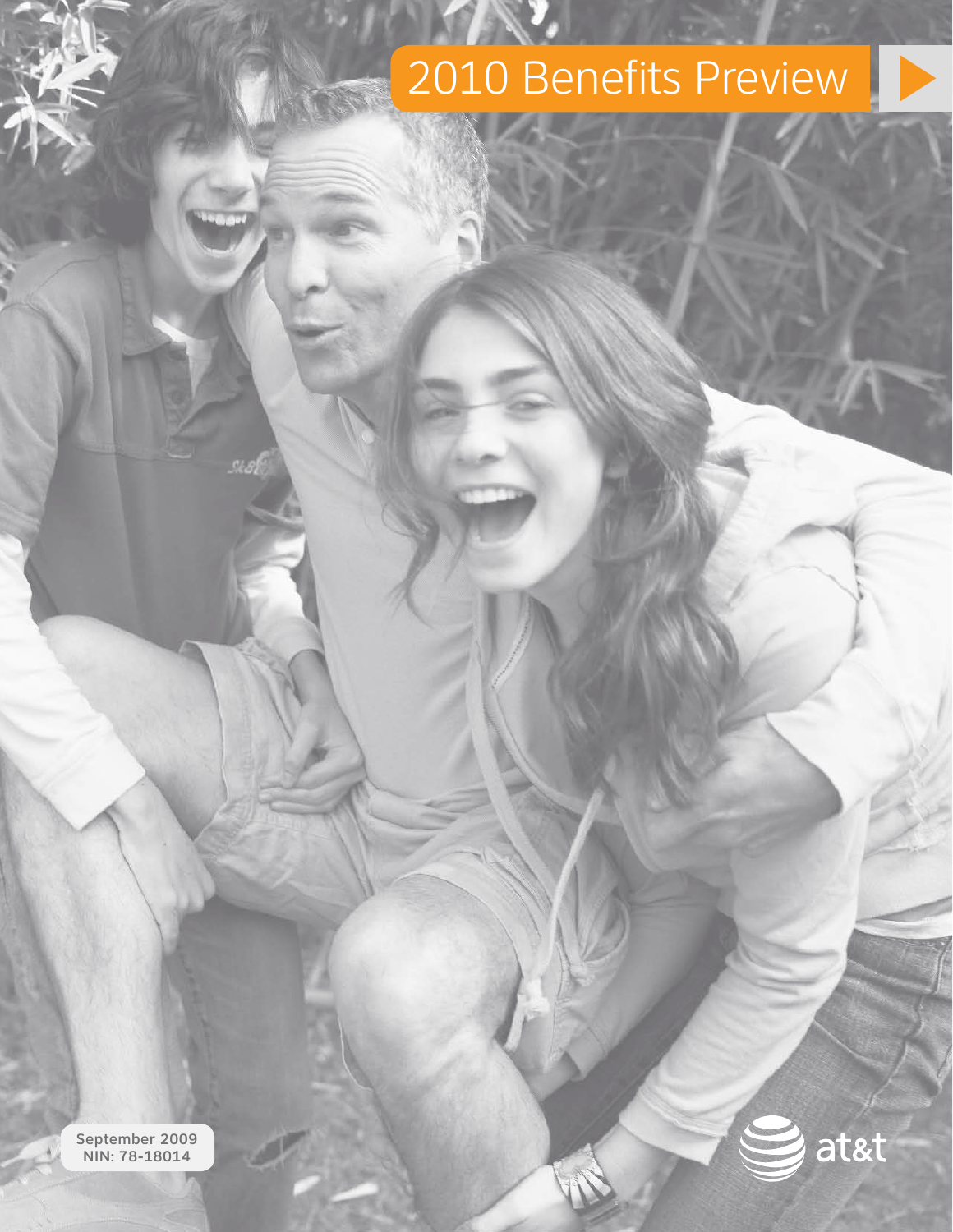#### IMPORTANT

This document was written to make it easier to read. So, sometimes it uses informal language, like "AT&T employees," instead of precise legal terms. Also, this is only a summary, and your particular situation could be handled differently. More specific details about your benefits, including eligibility rules, are in the summary plan descriptions (SPDs), summaries of material modifications (SMMs) or the plan documents. Except for the changes described in this SMM, the plan documents always govern, and they are the final authority on the terms of your benefits. AT&T reserves the right to terminate or amend any and all benefits plans, and your participation in the plan is neither a contract nor a guarantee of future employment.

# At AT&T, we're proud to provide you with a

comprehensive, competitive and personalized benefits package, one that gives you the flexibility and choices you need when making decisions about your health, finances and home life.

Inside this communication, you'll find an overview of those plans and programs you may be eligible to participate in next year. Take the time to read this information carefully, so that your choices meet your and your family's needs.

No action is required at this time. You'll receive more information about enrolling in your 2010 benefits in the coming weeks.

# **What's Inside**

| A Great Way to Save: Flexible Spending Accounts 13 |
|----------------------------------------------------|
|                                                    |
|                                                    |

#### Please keep this booklet for future reference.

This booklet, as it pertains to medical and prescription drug benefits, serves as a summary of material modifications (SMM) to the Cingular Wireless Medical Plan for Bargained Employees summary plan description (SPD) dated Jan. 1, 2007. For all other changes to benefits included in this booklet, further information will be provided in a future SPD or SMM.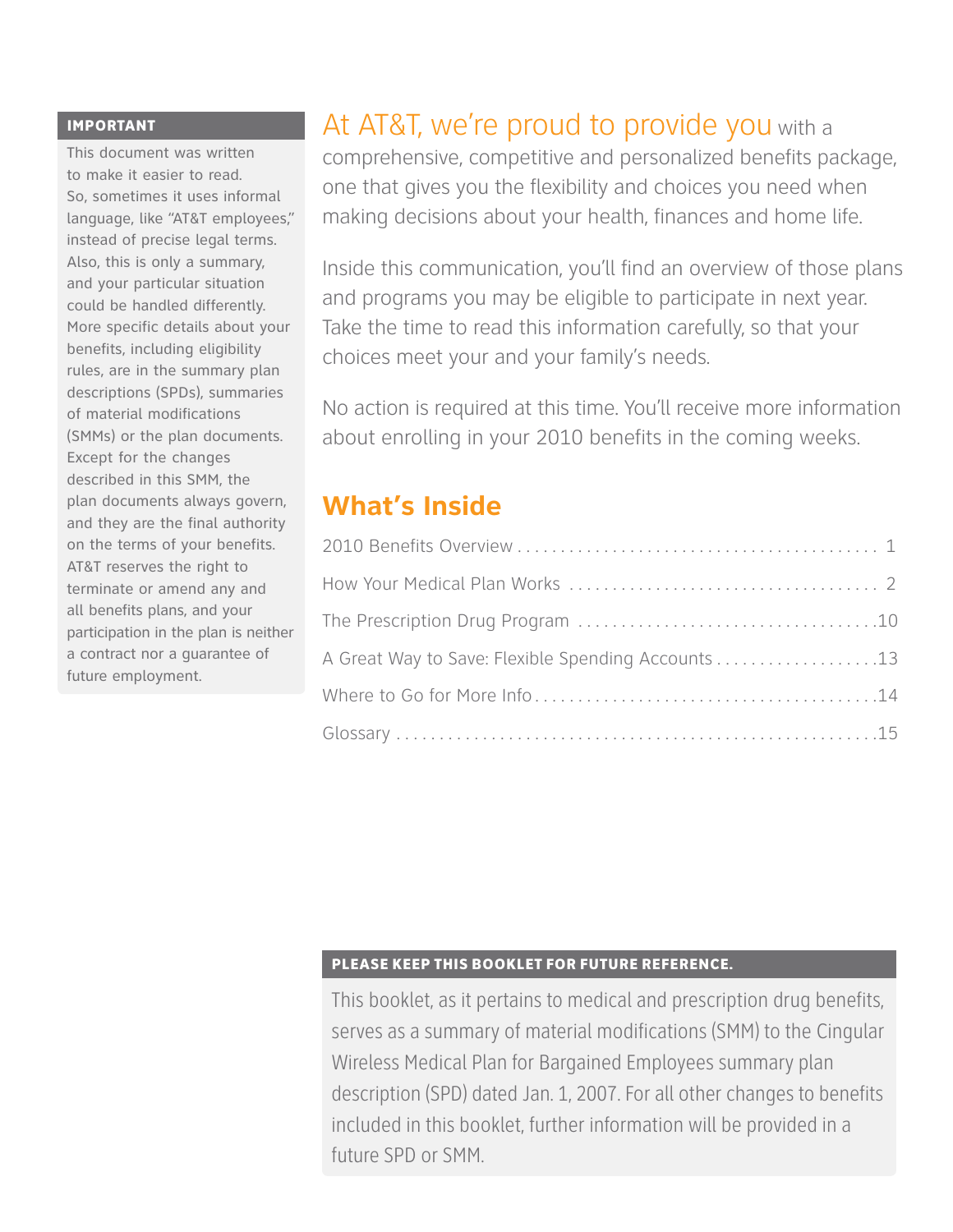# 2010 Benefits Overview

In 2010, you'll still have the opportunity to participate in your current benefits under the Cingular Wireless Health and Welfare Benefits Plan for Bargained Employees. However, as a result of your new bargaining contract, there are changes to your medical, mental health/substance abuse (MH/SA) and prescription drug benefits that affect the way your plan works.

Inside, you'll find information about those changes and some tips to help you get the most out of your medical and prescription drug programs.

An explanation of how your medical plan will work in 2010 begins on the next page. Information about changes to your prescription drug benefits begins on page 10.

For employees of Puerto Rico: The Triple S plan still will be offered as an option in 2010. The changes in monthly contributions described on page 3 and the six-month wait for company subsidy will apply to the plan as well.

> Long-term care

> Life insurance

> Adoption > Savings

> Leave of absence

> Employee assistance plan

There are no changes to your other benefits, which include:

- > Flexible spending accounts
- > MedPlus
- > Dental
- > Vision
- > Short- and long-term disability
- > Pension
- > Voluntary benefits

To learn more about these offerings, visit the Your Benefits section of HROneStop.

If you participated in the BlueAdvantage EPO in 2009, be aware that it will not be available as a medical plan option in 2010.

In 2010, mental health/substance abuse services (also referred to as behavioral health services) and EAP will be administered by United Behavioral Health instead of Magellan. Information about transitioning care will be provided later in the year.

**1**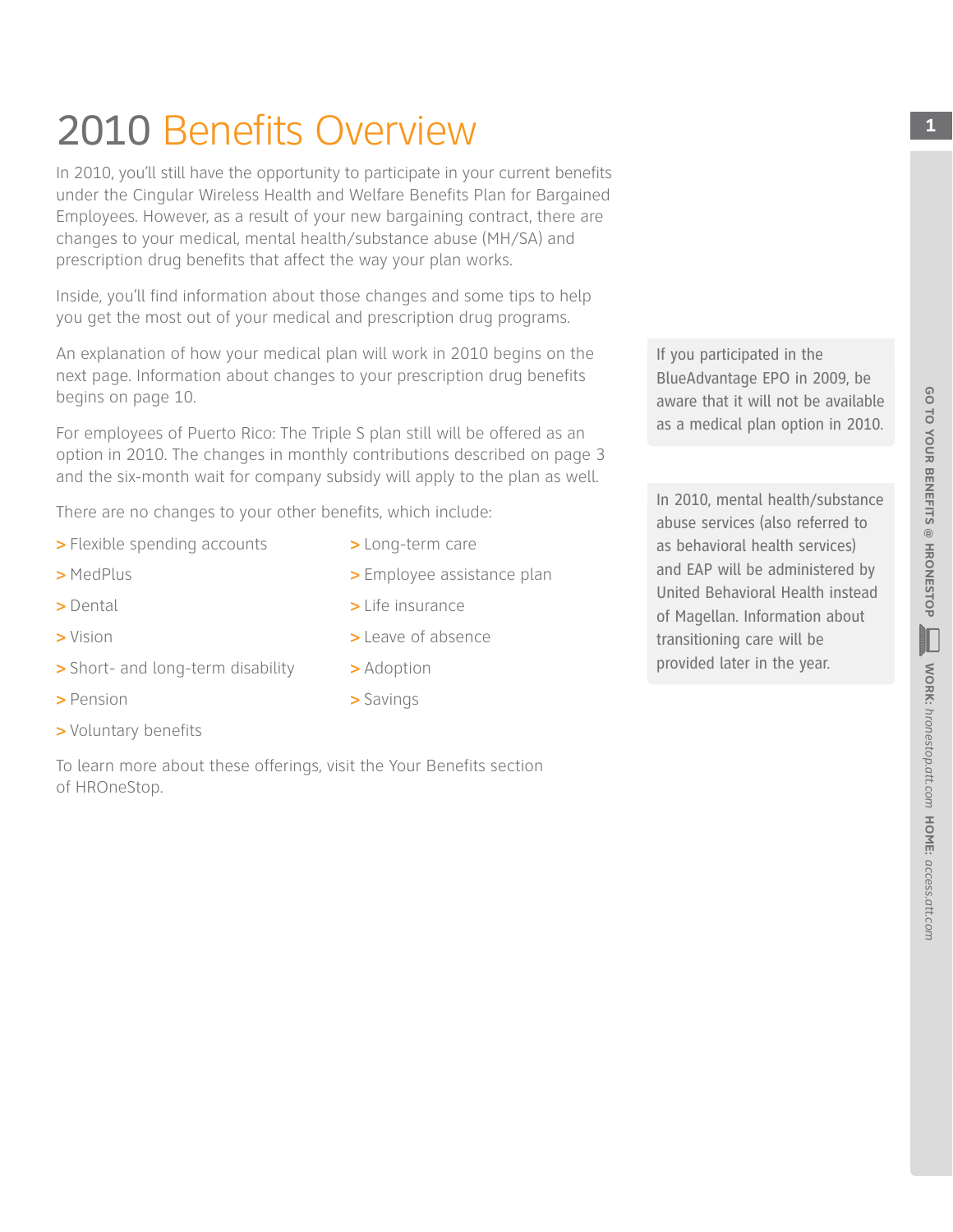# **2 How Your Medical Plan Works**

Here's a high-level look at how your medical plan, the Cingular Wireless Medical Plan for Bargained Employees, will work in 2010 when you use network providers.

**1** For preventive medical services (see next section for an explanation), your medical plan pays 100 percent of covered services as long as you use network providers. The plan even picks up the cost of the office visit.

**2** For nonpreventive medical services, including prescription drugs, you pay all costs until you meet your applicable annual deductible.

**3** Once you meet your annual network deductible, you pay for 10 percent\* of your eligible network expenses. You'll pay a copay for your prescription drug expenses when you use a network pharmacy.

**4** You continue paying 10 percent\* of your eligible expenses and a portion of your prescription drug costs until you reach your annual network out-of-pocket maximum. After that, benefits are payable at 100 percent of your eligible network expenses for the rest of the year; however, all other plan terms and conditions continue to apply.

\*You are responsible for paying 20 percent of your eligible expenses if you have met your non-network deductible and use a non-network provider.

## Preventive and Nonpreventive Medical Services

What's the difference? In short, you don't pay for services from network providers that are considered preventive, but you generally do pay for those considered nonpreventive. Preventive care services are generally linked to routine wellness exams, while nonpreventive services are considered treatment or diagnosis for an existing illness, injury or condition.

Eligible preventive care services are covered at 100 percent as long as you receive care from network providers.

There may be limits on how often you can receive preventive care treatments and services. And depending on the situation, services might be considered preventive or nonpreventive. Always consult with your health care provider to clarify the type of service you're receiving. This will help you understand your potential out-of-pocket expenses.

Your claims administrator's guidelines determine what services are considered preventive care and may change over time.

#### **NO-COST SERVICES CAN HAVE A BIG PAYOFF**

It's been said that without your health you have nothing. Some plan participants delay or don't seek out the health care services that are available to them at no cost. Our thoughts on the topic? Don't wait! Preventive care services (described in more detail on the next page) can help detect small problems before they become big ones. Schedule some time early in the year with your network provider to determine which services make the most sense for you. Remember, no-cost preventive services are not available from non-network providers.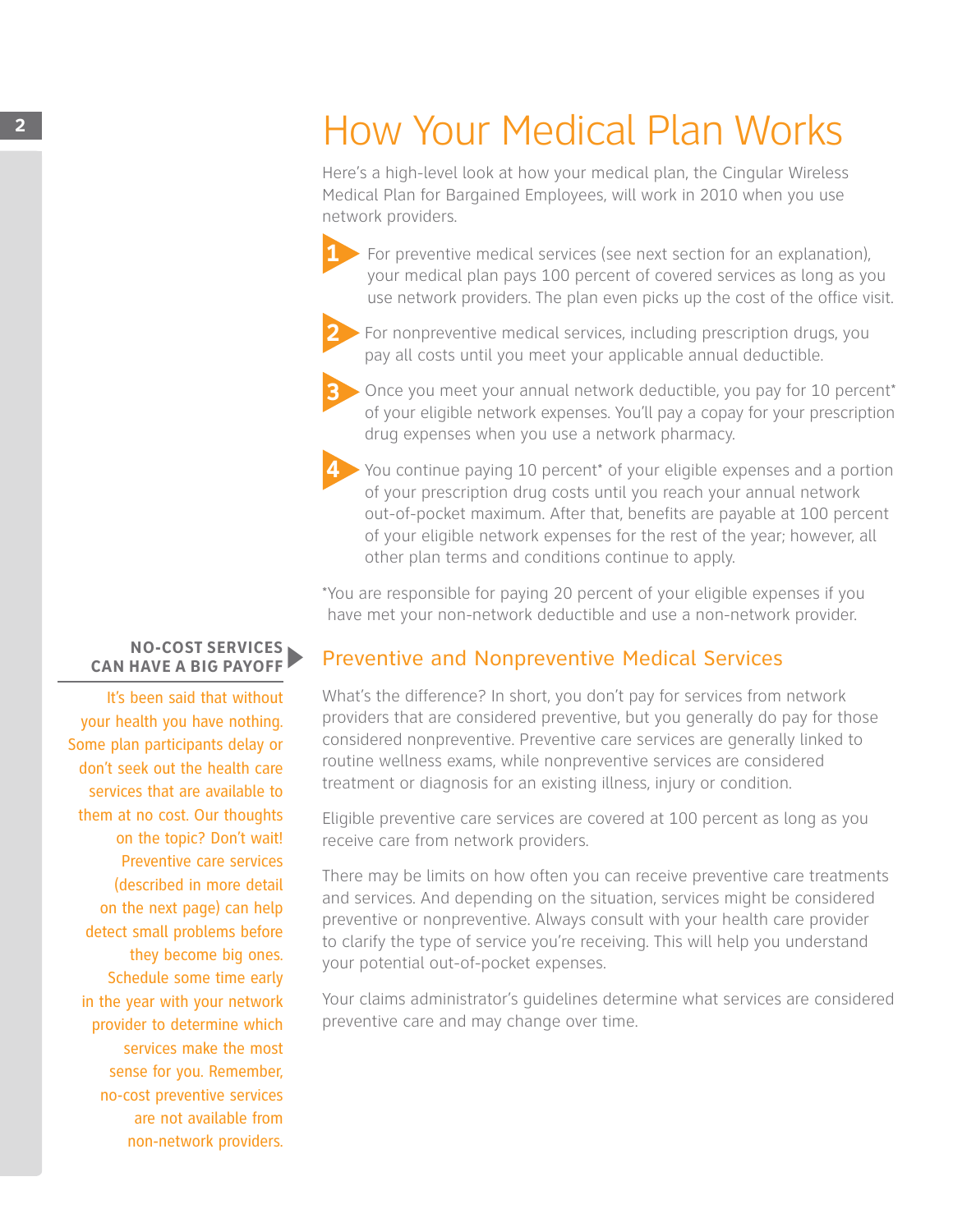#### **Examples of preventive care: 3 B Examples of preventive care: 3 B B EXAMPLE 2015**

- > Annual routine physicals
- > Cholesterol screenings

> Mammograms > Well-baby and well-child care

- > Pap smears
- > PSA exams
- > Bone density tests
- > Pelvic exams
- > Immunizations > Well-adult visits

This isn't a comprehensive list. For more information on what services qualify as preventive care, contact UnitedHealthcare (see page 14).

## Participation Costs

Now let's take a look at the financial aspects — contributions, annual deductibles and out-of-pocket maximums.

#### **Contributions**

In the Cingular Wireless Medical Plan for Bargained Employees, you pay a monthly contribution to participate in the plan. The amount of that contribution depends on the date you were hired.

| <b>2010 MONTHLY CONTRIBUTIONS FOR FULL-TIME EMPLOYEES</b> |                                          |       |
|-----------------------------------------------------------|------------------------------------------|-------|
|                                                           | <b>Individual Coverage</b>               | \$30  |
| <b>Hired Before</b><br>Jan. 1, 2009                       | <b>Individual + 1 Dependent</b>          | \$56  |
|                                                           | <b>Individual + 2 or More Dependents</b> | \$83  |
| <b>Hired on or After</b><br>Jan. 1, 2009                  | <b>Individual Coverage</b>               | \$55  |
|                                                           | <b>Individual + 1 Dependent</b>          | \$105 |
|                                                           | <b>Individual + 2 or More Dependents</b> | \$154 |

#### 2010 MONTHLY CONTRIBUTIONS FOR PART-TIME EMPLOYEES

| Greater than or equal to 20 hours per week | 50% of full premium cost  |
|--------------------------------------------|---------------------------|
| Less than 20 hours per week                | 100% of full premium cost |

The method of calculating monthly contributions for long-term disability recipients and for survivors of active employees is not changing.

#### **QUICK QUIZ:** PREVENTIVE OR NOT?

When you visit a health care provider, the services you receive will be considered either preventive or nonpreventive. See if you can determine in the following scenarios whether the care received would be considered preventive or nonpreventive.

#### SITUATION 1

A woman visits her network doctor for her annual mammogram.

**Answer:** This is considered preventive care because her visit is part of a routine annual exam and has not been prompted by any sort of previous diagnosis.

#### Situation 2

A woman goes to her network doctor for a mammogram and is asked to return for another one because there were questionable results on the first test.

**Answer:** The first visit is considered preventive. The follow-up visit is not. The second mammogram and any additional tests would be considered treatment for an existing condition. The woman would be responsible for paying this cost out of pocket if she had not met her annual deductible. If she had already, she would be responsible for paying 10 percent of the eligible charges.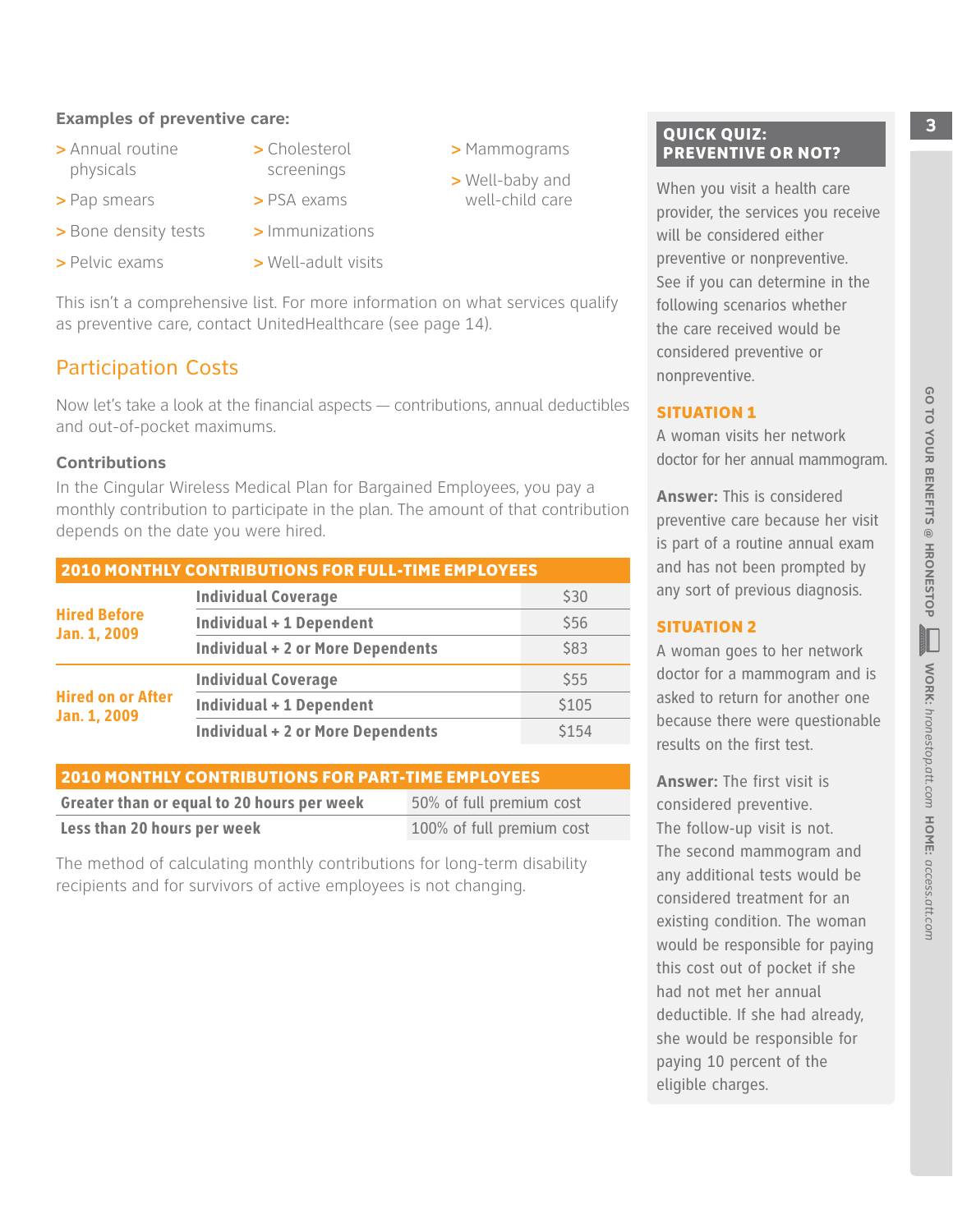#### **SITUATION 3**

A man who takes medicine for high cholesterol has an annual wellness exam and receives a blood test to measure his cholesterol level.

**Answer:** Although the man is taking cholesterol medicine, the office visit and the blood test are considered preventive care because they are part of his overall wellness exam.

#### **SITUATION 4**

A man makes quarterly visits to the doctor for blood tests to check his cholesterol level and to confirm the dosage level is appropriate.

**Answer:** The quarterly blood tests are considered nonpreventive because they are considered treatment for an existing condition.

#### IMPORTANT CHANGE

If you are enrolled in Individual + 1 Dependent or Individual + 2 or More Dependents coverage, you must pay 100 percent of the cost for nonpreventive services, until the full Individual  $+1$  or Individual  $+2$ annual deductible is satisfied. However, the applicable annual deductible may be satisfied by eligible expenses attributable to a single individual or any combination of family members.

### **4** Annual Deductible

Simply put, your annual deductible is the amount of money you must first pay out of pocket before a medical plan starts paying a portion of your nonpreventive costs. You must pay 100 percent of the cost of nonpreventive services — those considered treatment or diagnosis for an existing illness, injury or condition — until you meet your annual deductible.

The annual deductible is considered a combined deductible — meaning all eligible expenses related to nonpreventive care, medical/surgical services, prescription drugs and mental health/substance abuse services that you incur apply to your annual deductible. Any monthly contributions you may make to participate in the plan do not count toward your deductible.

Your annual deductible is based on a percentage of your base wages.

#### Network/ONA — Annual Deductibles

|                                          | Percentage of<br><b>Base Wages</b> | Maximum Amount |
|------------------------------------------|------------------------------------|----------------|
| <b>Individual Coverage</b>               | 0.5%                               | \$500          |
| <b>Individual + 1 Dependent</b>          | 1.0%                               | \$1,000        |
| <b>Individual + 2 or More Dependents</b> | 1.5%                               | \$1,500        |

| <b>NON-NETWORK - ANNUAL DEDUCTIBLES</b>  |                                    |                |  |
|------------------------------------------|------------------------------------|----------------|--|
|                                          | Percentage of<br><b>Base Wages</b> | Maximum Amount |  |
| <b>Individual Coverage</b>               | 1.5%                               | \$1,500        |  |
| <b>Individual + 1 Dependent</b>          | 3.0%                               | \$3,000        |  |
| <b>Individual + 2 or More Dependents</b> | 4.5%                               | \$4,500        |  |

There are different deductibles and out-of-pocket maximum amounts. One set applies when you seek care from network providers or are designated as outside network area (ONA). A separate set applies if you are assigned (or opt into) network status and you use non-network providers. If your eligibility designation is "network" and you use non-network providers, a separate set of deductibles and out-of-pocket amounts apply. After you meet your network/ONA deductible, 90 percent of eligible network expenses are covered. You pay the remaining 10 percent (coinsurance) until you reach your out-of-pocket maximum for medical and MH/SA services.

After you meet your non-network deductible, the plan pays for 80 percent of your eligible non-network expenses. You pay the remaining 20 percent (coinsurance) until you reach your out-of-pocket maximum for medical and MH/SA services. A \$35 copayment also will apply if you are admitted to a non-network hospital, except for emergency care.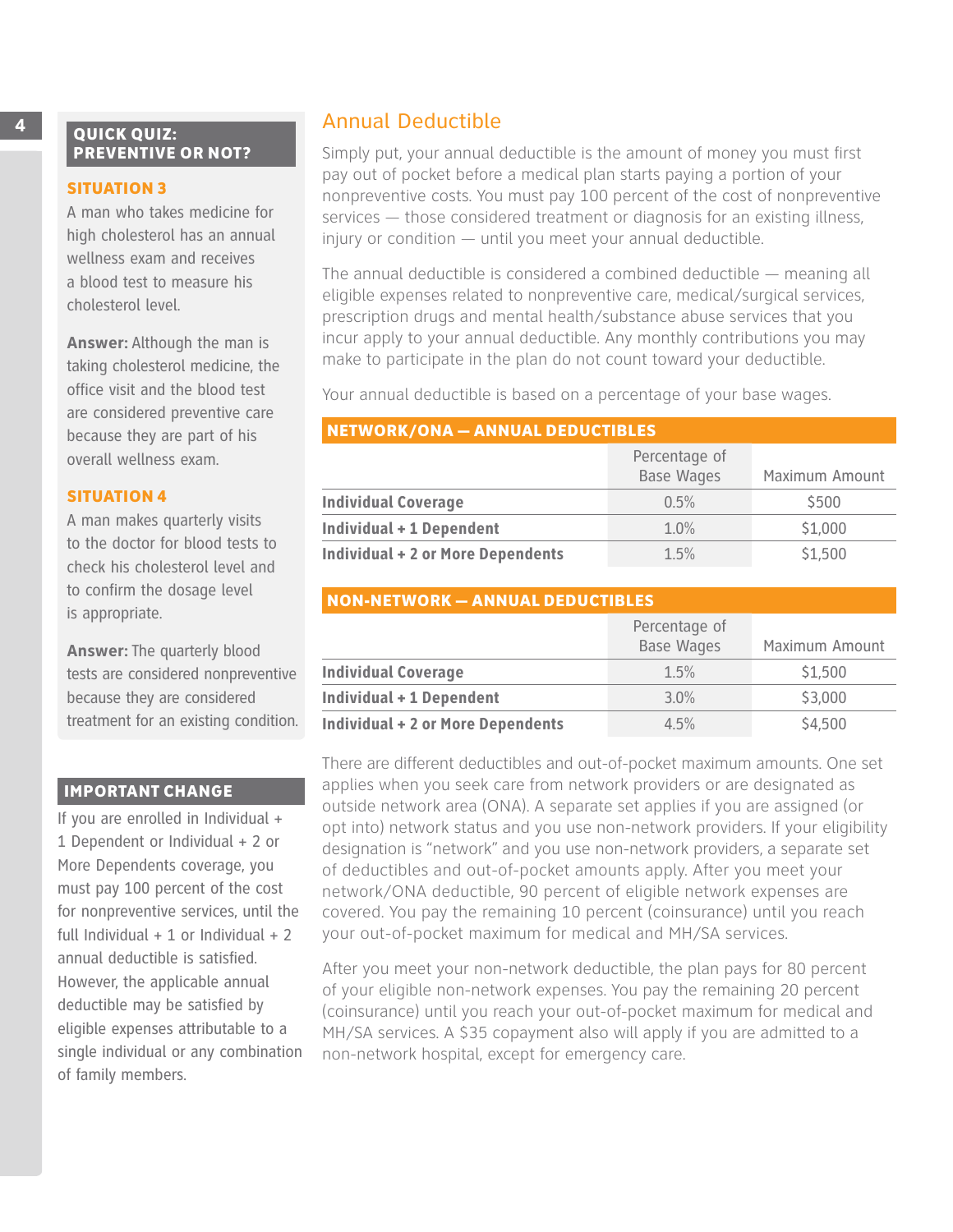**Please note that your network/ONA charges will apply only to your network/** ONA deductible, and your non-network charges will apply only to your non-network deductible.

After you meet your deductible, the plan also pays for a portion of your eligible prescription drug expenses. You will be responsible for making a copayment — see page 11 for copayment information.

### Out-of-Pocket Maximum

Your out-of-pocket maximum is the most money you can pay before the plan begins paying for 100 percent of your eligible expenses. There are separate annual out-of-pocket maximums for network/ONA and non-network services.

Your annual network/ONA deductible, coinsurance amounts and prescription drug copayments all count toward your network/ONA annual out-of-pocket maximum. Any monthly contributions you make to participate in the plan do not count toward your out-of-pocket maximum. The applicable out-of-pocket maximum is reached when eligible expenses incurred for a single individual or any combination of family members reach the out-of-pocket maximum amount.

Your out-of-pocket maximum is based on a percentage of your base wages.

| NETWORK/ONA - OUT-OF-POCKET MAXIMUM |                                          |                                    |                   |  |
|-------------------------------------|------------------------------------------|------------------------------------|-------------------|--|
| Annual<br><b>Base Wages</b>         |                                          | Percentage of<br><b>Base Wages</b> | Maximum<br>Amount |  |
|                                     | <b>Individual Coverage</b>               | 1.5%                               | \$2,000           |  |
| \$50,000<br>or Less                 | <b>Individual + 1 Dependent</b>          | 2.25%                              | \$3,000           |  |
|                                     | <b>Individual + 2 or More Dependents</b> | 3.0%                               | \$4,000           |  |
|                                     | <b>Individual Coverage</b>               | 1.5%                               | \$2,500           |  |
| <b>More Than</b><br>\$50,000        | <b>Individual + 1 Dependent</b>          | 2.25%                              | \$4,000           |  |
|                                     | <b>Individual + 2 or More Dependents</b> | 3.0%                               | \$5,300           |  |

| <b>NON-NETWORK - OUT-OF-POCKET MAXIMUM</b> |                                          |                                    |                   |  |
|--------------------------------------------|------------------------------------------|------------------------------------|-------------------|--|
| Annual<br><b>Base Wages</b>                |                                          | Percentage of<br><b>Base Wages</b> | Maximum<br>Amount |  |
|                                            | <b>Individual Coverage</b>               | 4.5%                               | \$6,000           |  |
| \$50,000<br>or Less                        | <b>Individual + 1 Dependent</b>          | 6.75%                              | \$9,000           |  |
|                                            | <b>Individual + 2 or More Dependents</b> | 9.0%                               | \$12,000          |  |
| <b>More Than</b><br>\$50,000               | <b>Individual Coverage</b>               | 4.5%                               | \$7,500           |  |
|                                            | <b>Individual + 1 Dependent</b>          | 6.75%                              | \$12,000          |  |
|                                            | <b>Individual + 2 or More Dependents</b> | $9.0\%$                            | \$15,900          |  |

#### FREQUENTLY ASKED **QUESTION**

#### **Do I have to use network providers?**

No. You can use any provider you choose. Bear in mind, though, the annual deductibles and out-of-pocket maximums are significantly more expensive when you seek care through non-network providers. Also, the amount the plan pays after you meet the non-network deductible is less, and the preventive care services offered through the plan are covered only when you use network providers.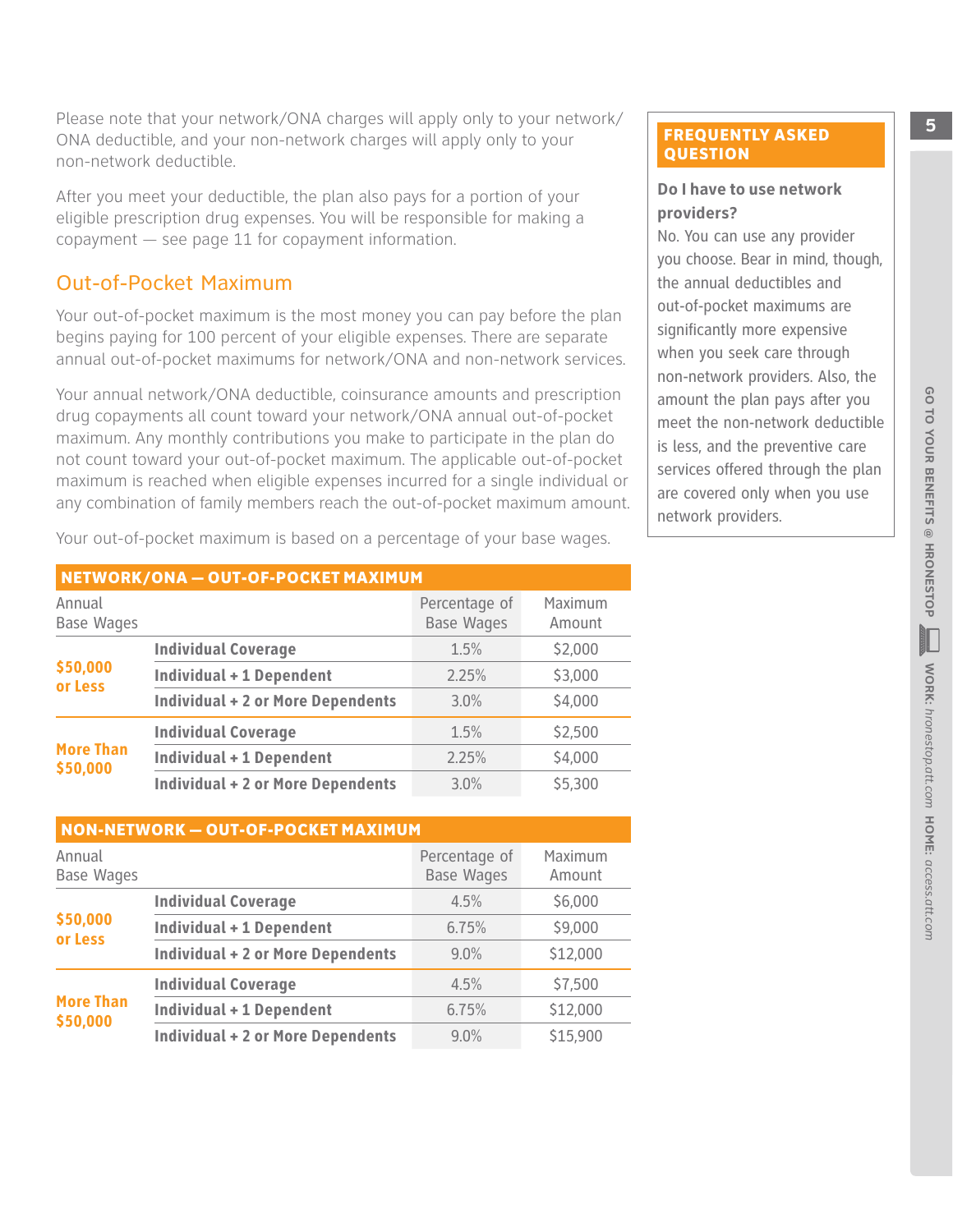#### **NETWORK OR ONA: WHICH SHOULD YOU CHOOSE?**

If you live in an area where there are fewer network providers, you may be assigned ONA instead of network status. This may meet your needs because it allows you to receive medical services from any provider and receive the network level of benefits. You may, however, opt to enroll in network coverage instead. The reason some participants elect to enroll in network coverage instead of remaining enrolled in ONA coverage is that network providers charge discounted fees for certain services. Providers outside of the network may charge more for the same services, costing you more out of pocket.

If you are assigned ONA status and enroll in that option, providers within the UnitedHealthcare Options PPO network offer the greatest negotiated discounts on services.

# **6** Understanding Network and Outside-Network-Area Status

Depending on your home ZIP code, you'll be assigned either network or outside-network-area (ONA) status. Though nearly 95 percent of participants are assigned network status, you can check the AT&T Benefits Center Web site (see page 14) during annual enrollment to confirm which status you've been assigned for 2010.

#### **What happens if you're assigned ONA status?**

If you're assigned ONA status and choose to remain enrolled in this option, you can use any provider — doctors, hospitals, etc. — you wish and receive the same level of benefits as someone in the network. If you are assigned ONA status, you'll have the option of switching to network coverage. Some participants choose to do this because the prices of some network services are less expensive. Before you make this decision, you should:

- > Check out the list of network providers.
- > Find out where they are located.
- > Understand that you might need to travel farther to receive care.

If you switch to network coverage, you must use network providers or risk paying higher costs.

**Note:** If you enroll in ONA coverage, you can switch to network coverage at any time; however, you cannot change back to ONA coverage except during your annual enrollment period unless you experience certain change-in-status events.

#### **Network/non-network providers may change during the year**

It's possible that your network providers may become non-network providers midyear or vice versa. So check that your provider is in the network before you receive service.

#### **Determining whether your provider is in the network**



**1** Go to www.myuhc.com.

- **2** Click on the Find Physician or Facility link under the Links and Tools header.
- **3** Choose Search for a Physician and click Continue.

**4** On the Find Physician page, the site will automatically default to Search for a Physician by Name, Location and/or Specialty. Under Select Plan, choose UnitedHealthcare Choice Plus. Fill in the remaining fields, and click Continue.



**5** On the Select a Physician Specialty page, select up to five specialties. Click Continue, and view the results.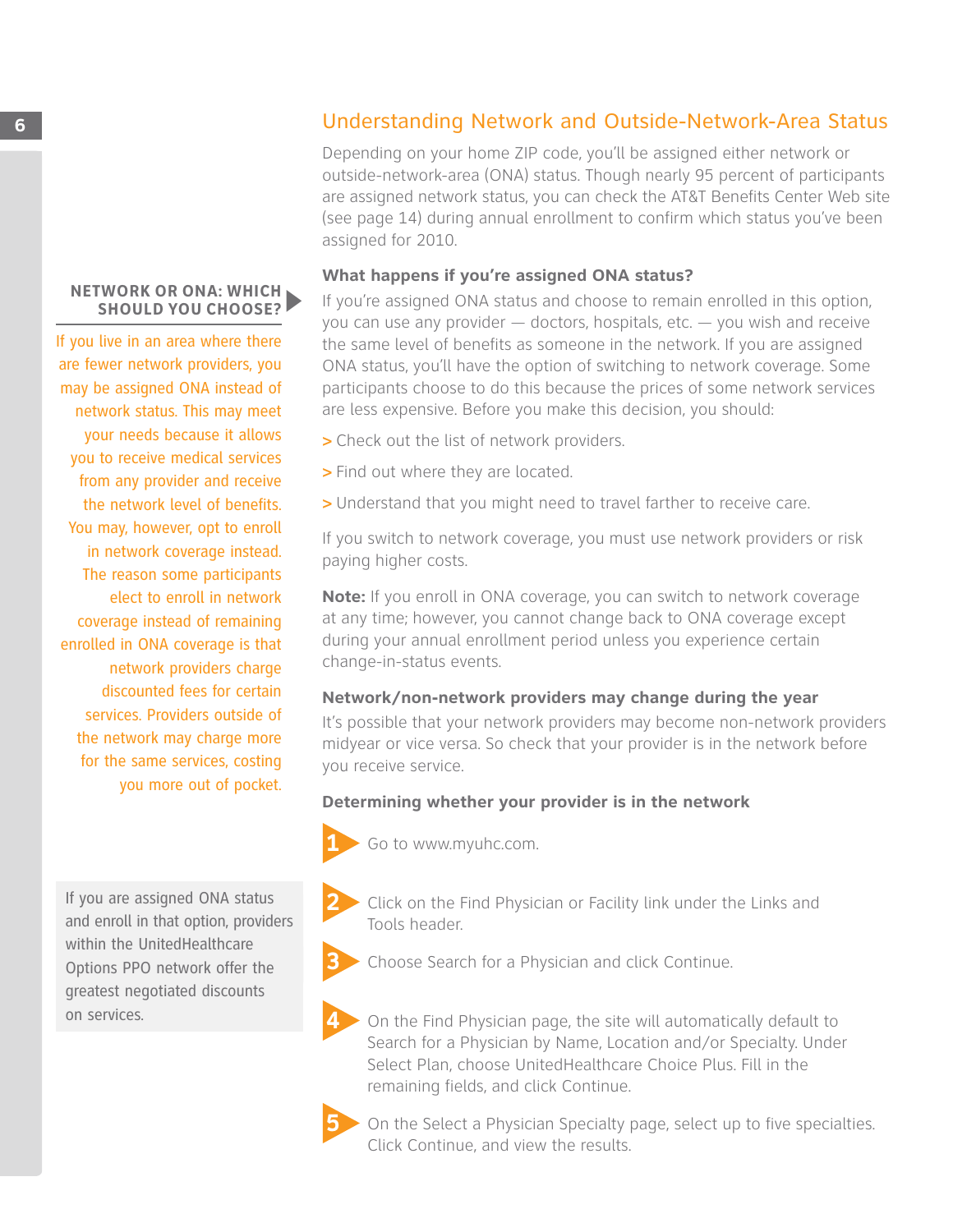**Note:** To see if a particular hospital is in the network, select Search for a Hospital or Other Facility in Step 3 on the previous page, and continue as directed . You may also contact UnitedHealthcare (see page 14) .

### The Participant Experience — Receiving Care

#### **Follow these simple steps to receive care:**



**1** Present your UnitedHealthcare ID card — which you'll typically receive in late December — to your medical provider before receiving service, and ask your provider to file your claim .



**2** After you receive service, your provider will file a claim with UnitedHealthcare . This activity will be reflected online at www .myuhc .com and available for you to view in the form of health statements or explanation of benefits (EOB) notices . These reflect the amount covered by the plan, the negotiated network rate, the amount applied to your applicable deductible and any amount that you may owe .



**3** UnitedHealthcare will notify your provider how much of the claim it will pay . Your provider will then send you a bill for the amount you owe, if any .

#### **Things you should know about paying for service**

- > Generally, you shouldn't pay anything at the time you receive service .
- > The medical coding your provider uses generally determines whether services are preventive or nonpreventive . To be safe, ask your provider for clarification before you receive service .
- > The money you've paid toward your annual deductible for nonpreventive services and prescription drugs will also be tracked by UnitedHealthcare as claims are processed . You can go online to www .myuhc .com to view this information .

### Your Medical Plan in Action

Now let's take a look at a couple of examples . Clearly, these examples are not comprehensive nor are they meant to cover every situation, but they will give you a good sense of how your medical plan works and how costs are paid .

The dollar amounts used in these examples are estimates based on industry averages .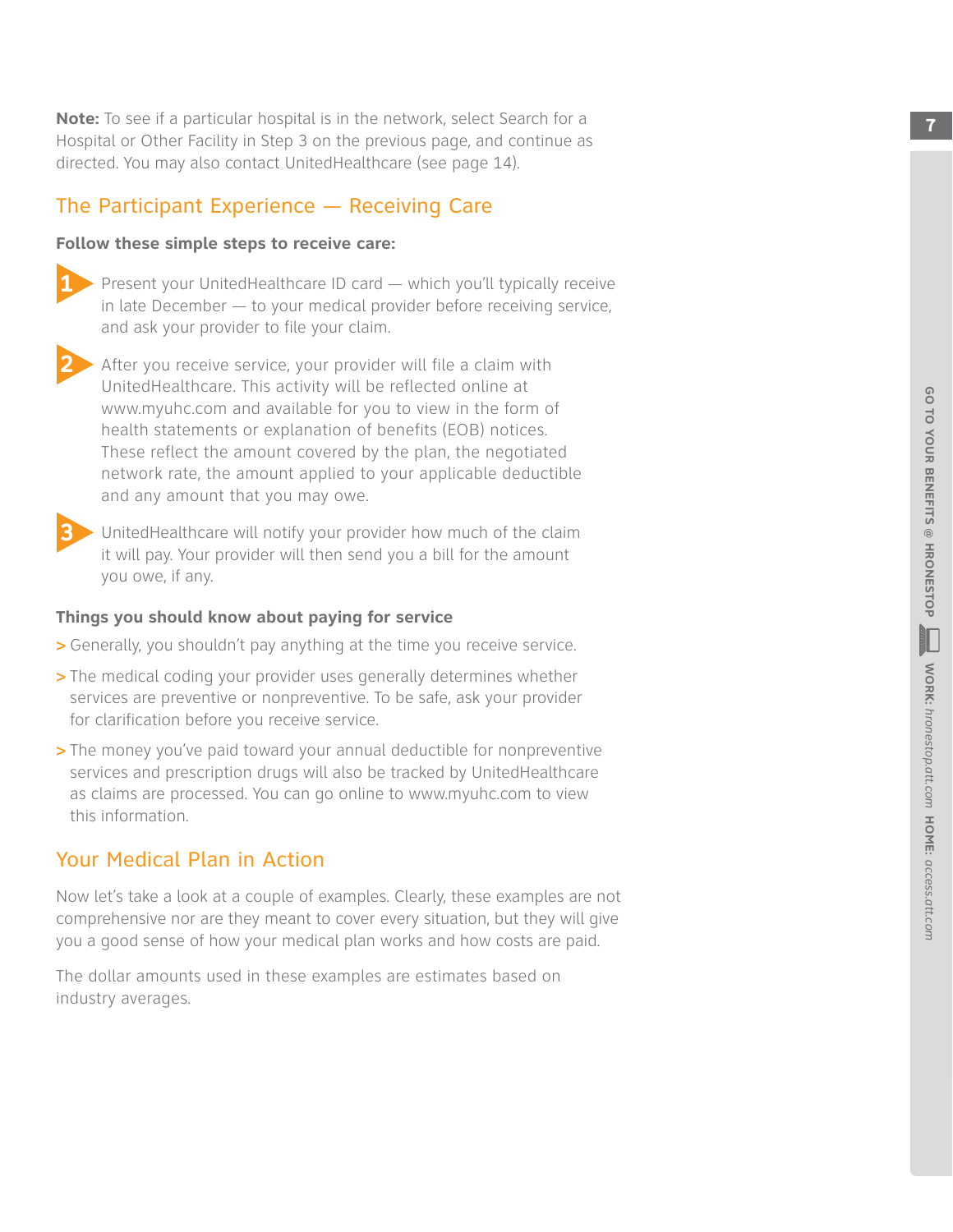**8 Example:** Richard is a 50-year-old man with no dependents who has been working for the company for 10 years and has a base wage of \$40,000. He uses network providers for his care. In January, he has his annual physical and cholesterol screening, and his doctor recommends he have a colonoscopy. In April, Richard cuts his hand, which requires stitches. In October, he has strep throat, which his doctor treats with antibiotics. Here's a snapshot of Richard's total medical expenses for the year and how they are paid.

| <b>RICHARD'S COSTS</b>                                                                                                                                                                      |                  |                                                                              |
|---------------------------------------------------------------------------------------------------------------------------------------------------------------------------------------------|------------------|------------------------------------------------------------------------------|
|                                                                                                                                                                                             | <b>Plan Pays</b> | <b>Richard Pays</b>                                                          |
| <b>Annual Contributions</b>                                                                                                                                                                 |                  | <b>Richard pays \$30</b><br>each month for<br><b>individual</b><br>coverage. |
| <b>Preventive Care</b>                                                                                                                                                                      |                  | \$360                                                                        |
|                                                                                                                                                                                             |                  | <b>Network preventive</b><br>care is covered                                 |
| > Annual physical (\$140)                                                                                                                                                                   |                  | at 100%.                                                                     |
| > Cholesterol screening (\$25)                                                                                                                                                              |                  |                                                                              |
| > Colonoscopy (\$1,315)                                                                                                                                                                     |                  |                                                                              |
| <b>Preventive Care Total: \$1,480</b>                                                                                                                                                       | \$1,480          | \$0                                                                          |
| <b>Nonpreventive Care</b>                                                                                                                                                                   |                  |                                                                              |
| > Cut to hand, including urgent care visit and<br>minor outpatient procedure (\$700)                                                                                                        |                  | <b>Richard meets his</b>                                                     |
| > Follow-up doctor's appointment with a<br>specialist (\$150)                                                                                                                               |                  | annual deductible;<br>begins copays &<br>coinsurance.                        |
| > Doctor visit and test for strep throat (\$120)                                                                                                                                            |                  |                                                                              |
| <b>Nonpreventive Care Total: \$970</b>                                                                                                                                                      |                  |                                                                              |
| How Richard's nonpreventive costs are paid:                                                                                                                                                 |                  |                                                                              |
| Annual Deductible: Richard's first charge of<br>the year was for the cut to his hand. He pays<br>the first \$200 of this charge, meeting his<br>annual deductible (\$40,000 x .5% = \$200). |                  | \$200                                                                        |
| Nonpreventive Services: Richard pays for<br>10 percent of the remaining nonpreventive<br>costs (\$770), and the plan pays 90 percent.                                                       | \$693            | \$77                                                                         |
| <b>Prescription Drugs</b>                                                                                                                                                                   |                  |                                                                              |
| > Three 30-day generic drug prescriptions<br>(530 each)                                                                                                                                     |                  |                                                                              |
| Richard pays an \$8 copay for each prescription<br>because he has met his deductible but not his<br>out-of-pocket maximum.                                                                  | \$66             | \$24                                                                         |
| <b>Total Costs</b>                                                                                                                                                                          | \$2,239          | \$661                                                                        |

#### **MANAGE COSTS WITH NETWORK PROVIDERS**

One of the easiest ways to control your out-of-pocket health care expenses is to use network providers every time you receive health care services. Staying inside the network helps you meet your annual deductible sooner. And the sooner you meet your deductible, the sooner the plan begins picking up a portion of your eligible costs.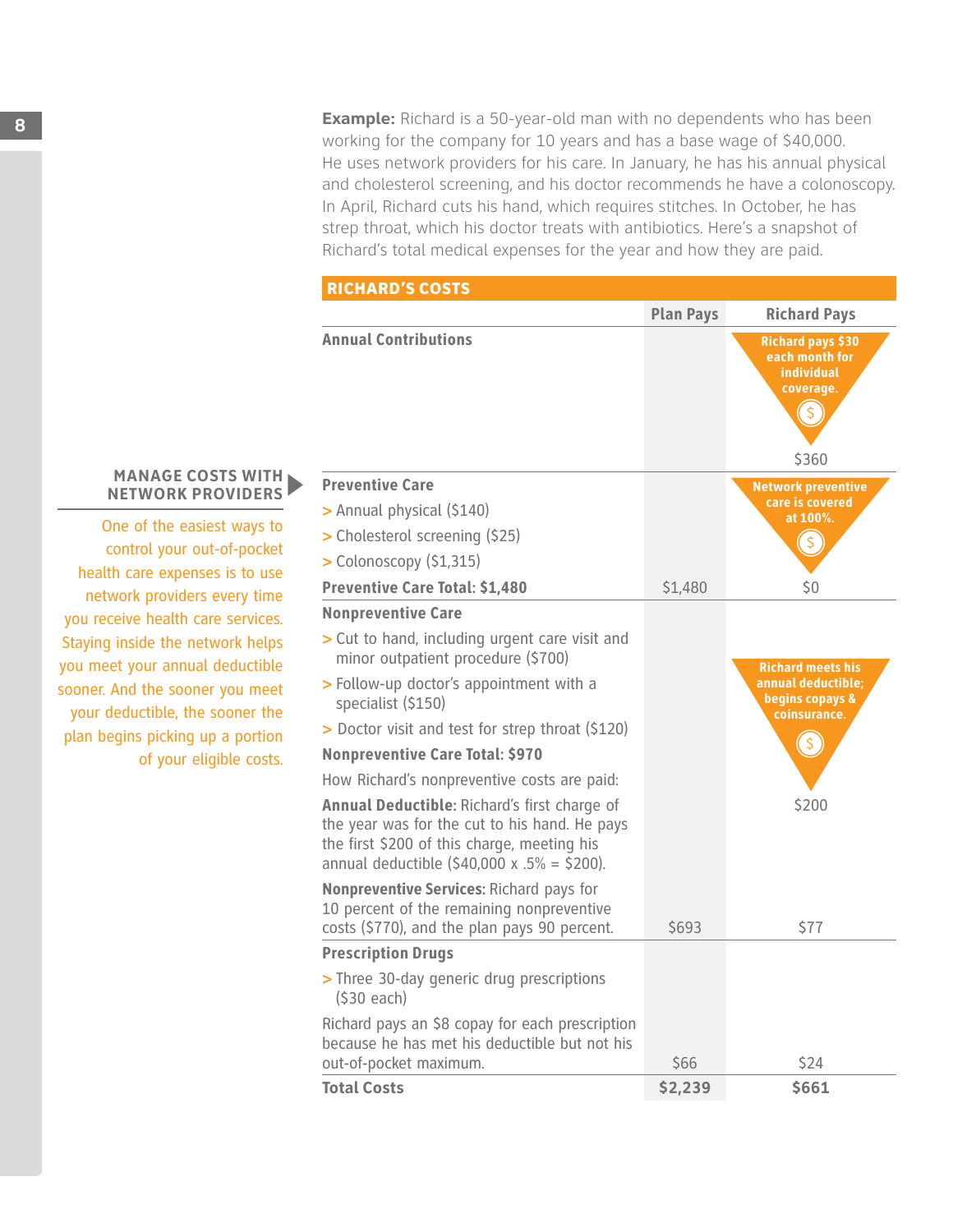**Example:** Amanda is 32, has been with the company for three years and has a base wage of \$30,000 . She and her husband, Daniel, have a 3-year-old daughter and are expecting a son in mid-January . They use network providers for all their care. After their baby is born, the family takes advantage of the well-baby visits and immunizations offered by the plan . Amanda and Daniel take advantage of annual physicals and preventive-care services . In addition, Daniel receives care for a fractured wrist, and their daughter has a handful of doctor visits during the year for a variety of illnesses . Here's a snapshot of the family's total medical expenses for the year and how the expenses are paid .

| <b>AMANDA'S FAMILY COSTS</b>                                                                                                                                                                           |                  |                                                                     |
|--------------------------------------------------------------------------------------------------------------------------------------------------------------------------------------------------------|------------------|---------------------------------------------------------------------|
|                                                                                                                                                                                                        | <b>Plan Pays</b> | <b>Amanda Pays</b>                                                  |
| <b>Annual Contributions</b>                                                                                                                                                                            |                  | Amanda pays \$83 each<br>month to cover her<br>dependents.<br>\$996 |
| <b>Preventive Care</b>                                                                                                                                                                                 |                  |                                                                     |
| > Annual physical for Amanda (\$140)                                                                                                                                                                   |                  | <b>Network preventive</b><br>care is covered                        |
| > Annual physical for Daniel (\$140)                                                                                                                                                                   |                  | at 100%.                                                            |
| > Multiple well-baby and well-child visits<br>and immunizations (\$1,280)                                                                                                                              |                  |                                                                     |
| <b>Preventive Care Total: \$1,560</b>                                                                                                                                                                  | \$1,560          | \$0                                                                 |
| <b>Nonpreventive Care</b>                                                                                                                                                                              |                  |                                                                     |
| > Amanda's labor, delivery and hospital<br>charges (\$8,500)                                                                                                                                           |                  |                                                                     |
| > Daniel's fractured wrist, including urgent<br>care visit (\$120), outpatient X-rays (\$430),<br>minor outpatient procedure (\$1,500)<br>and one follow-up visit with a medical<br>specialist (\$150) |                  |                                                                     |
| > Four doctor visits for daughter's illnesses<br>(5400)                                                                                                                                                |                  |                                                                     |
| <b>Nonpreventive Care Total: \$11,100</b>                                                                                                                                                              |                  | Amanda meets her<br>annual deductible;                              |
| How Amanda's family's nonpreventive costs<br>are paid:                                                                                                                                                 |                  | begins copays &<br>coinsurance.                                     |
| Annual Deductible: Amanda's first charge<br>of the year was for the birth of her son.<br>She pays this in full until the family<br>deductible is met $($30,000 \times 1.5\% = $450).$                  |                  | $\zeta$<br>\$450                                                    |
| Nonpreventive Services: Amanda pays<br>10 percent of her remaining nonpreventive<br>costs (\$10,650) until the family out-of-pocket<br>maximum is met (\$30,000 x 3.0% = \$900).                       | \$10,200         | \$450                                                               |
|                                                                                                                                                                                                        |                  |                                                                     |

 *c* **access through a sexure of the sexure of**  $\blacksquare$  **we see the second set of the second second sexure of**  $\blacksquare$  **we see the second second second second second second second second second second second second second second** GO TO YOUR BENEFITS @ HRONESTOP GO TO YOUR BENEFITS @ HRONESTOP WORK:  $\blacksquare$ WORK: hronestop.att.com HOME: access.att.com *hronestop.att.com* **HOME:**

*Example continues on next page.*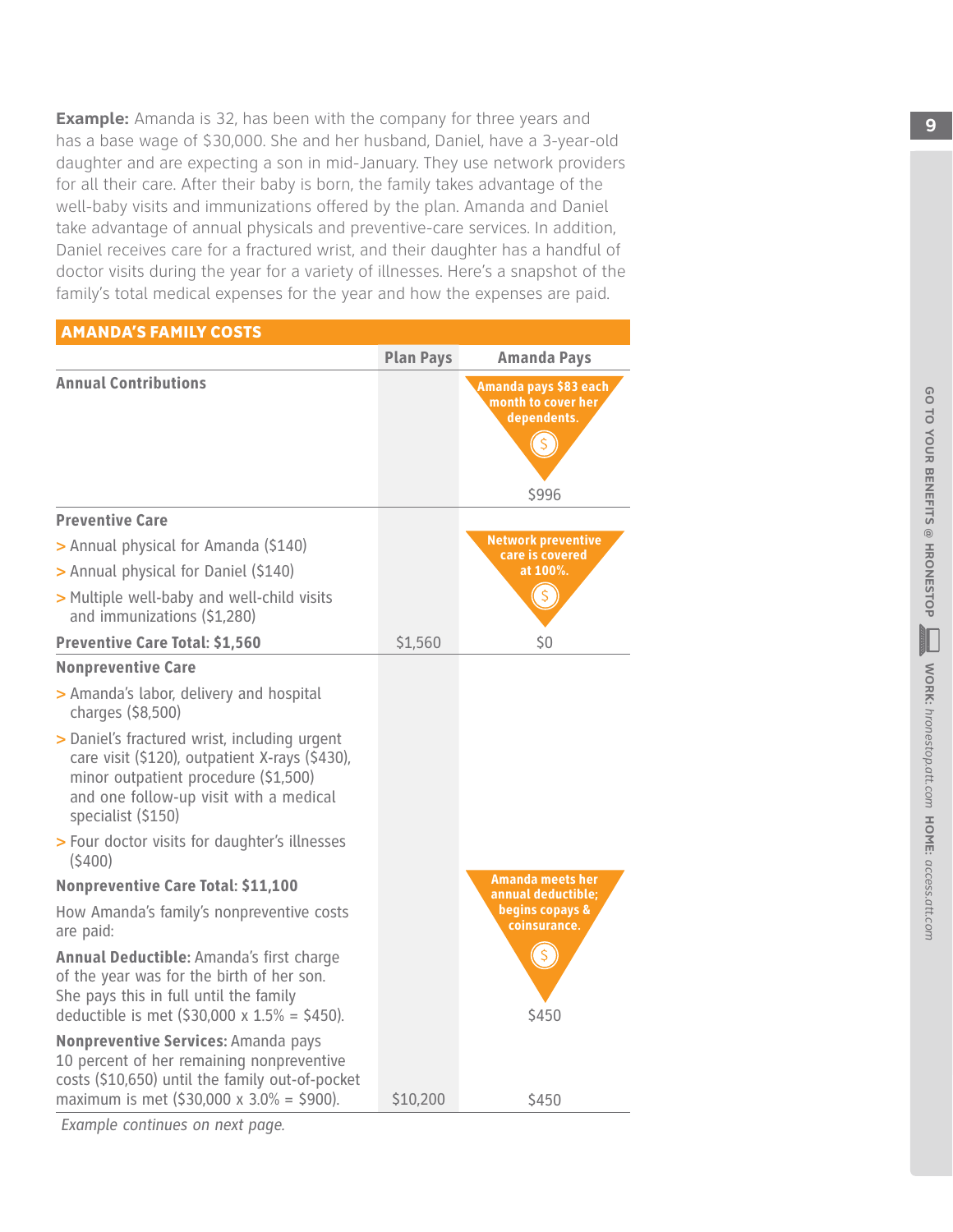| 10 | <b>AMANDA'S FAMILY COSTS (continued)</b>                                                                                            |                  |                    |
|----|-------------------------------------------------------------------------------------------------------------------------------------|------------------|--------------------|
|    |                                                                                                                                     | <b>Plan Pays</b> | <b>Amanda Pays</b> |
|    | <b>Prescription Drugs</b>                                                                                                           |                  |                    |
|    | > Six 30-day generic drug prescriptions<br>$(530$ each)                                                                             |                  |                    |
|    | > Three 30-day preferred drug prescriptions<br>(S115 each)                                                                          |                  |                    |
|    | <b>Prescription Drug Total: \$525</b>                                                                                               |                  |                    |
|    | Prescription Drugs: Because Amanda met<br>her deductible and out-of-pocket maximum<br>with the birth of her child, she does not pay |                  |                    |
|    | any charges for prescription drugs.                                                                                                 | \$525            | \$0                |
|    | <b>Total Costs</b>                                                                                                                  | \$12,285         | \$1,896            |

# The Prescription Drug Program

In the Cingular Wireless Medical Plan for Bargained Employees, the prescription drug program is administered by CVS Caremark. Your out-of-pocket costs will be largely influenced by two factors: the types of drugs you purchase and where you buy them.

**In this section, we'll take a closer look at the program and discuss the special situations that apply to maintenance drugs, specialty prescription drugs and personal choice drugs.**

### How the Prescription Drug Program Works

CVS Caremark handles claims administration for the program.

The plan features three primary types of drugs:

- > **Generic —** the least expensive
- > **Preferred —** brand name drugs, more expensive than generic
- > **Nonpreferred —** brand name, most expensive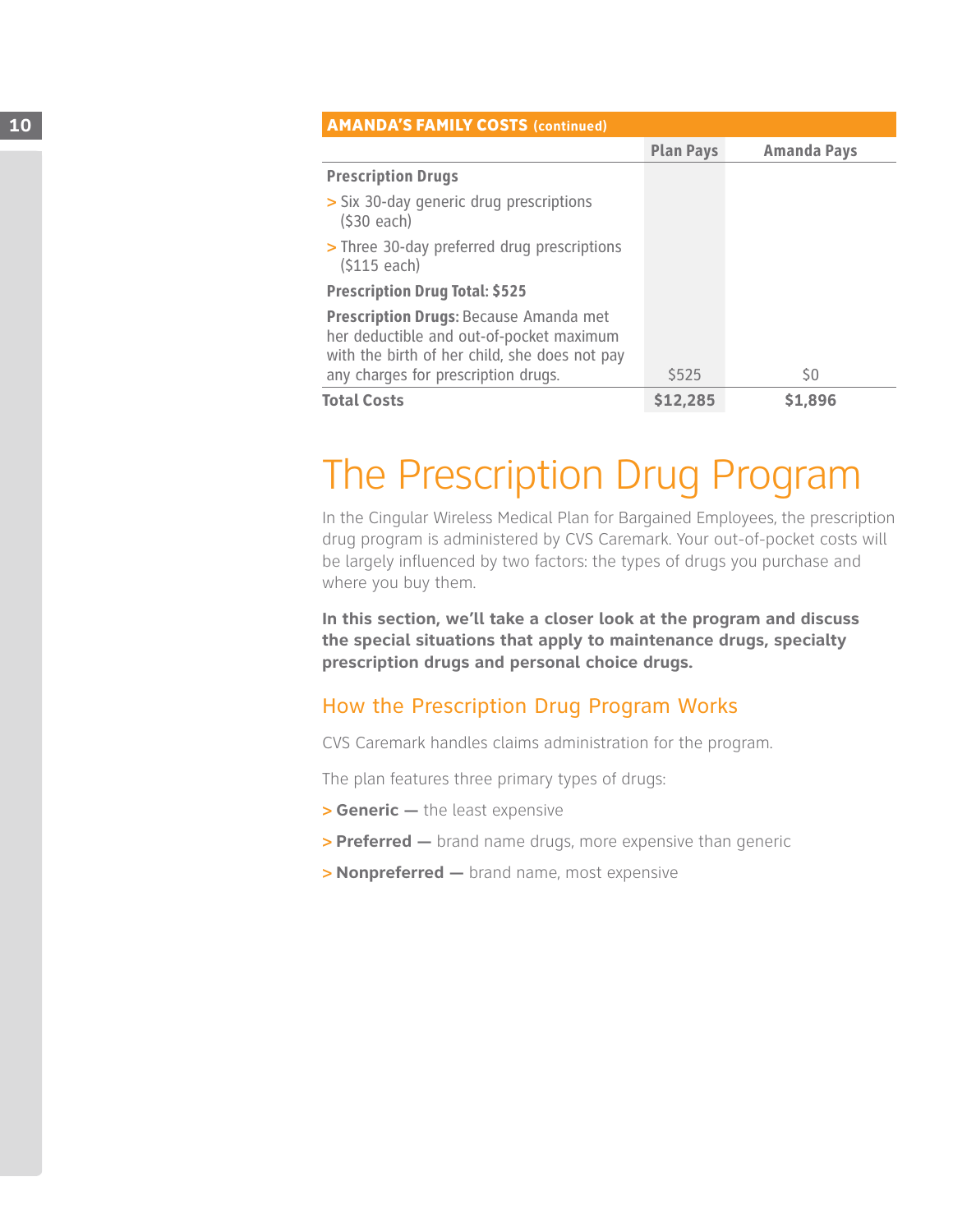You are responsible for paying the full price of your prescription drugs until **11** THE **11** THE **11** THE **11** THE **11** THE **11** THE **11** THE **11** THE **11** THE **11** THE **11** THE **11** THE **11** THE **11** THE **11** THE **11** THE you meet your applicable annual deductible. After you meet your deductible, you are responsible for making a copay for each prescription.

You can contact CVS Caremark to obtain the network retail price of the prescription or to get an estimate of the reimbursement amount (see page 14).

# The Three Primary Types of Prescription Drugs

#### **Generic Drugs**

These have the same active ingredient as brand-name drugs and are rated by the Food and Drug Administration (FDA) to be as safe and effective as brand-name drugs. Generic drugs have the least expensive copayment.

#### **Preferred (Formulary) Drugs**

These are brand-name prescription drugs. These drugs appear on your prescription drug claims administrator's preferred list.

#### **Nonpreferred (Nonformulary) Drugs**

These are brand-name prescription drugs that do not appear on the preferred list. The copayment for nonpreferred drugs is higher than that of generic or preferred drugs.

To see which category your prescription drug belongs to, visit the Caremark Web site (see page 14).

## Paying for Prescription Drugs

You must pay full price for all prescriptions until you meet your annual deductible. The annual deductible for prescription drugs is combined with the medical/surgical and mental health/substance abuse deductible. Once you meet your annual deductible, you pay the copayments listed in the following chart when you have a prescription filled.

#### Prescription Drug Copayments

|                     | <b>Network Pharmacy</b><br>(up to a 30-day supply) | <b>Mail Order</b><br>(up to a 90-day supply) |
|---------------------|----------------------------------------------------|----------------------------------------------|
| Generic             | S8                                                 | <b>S17</b>                                   |
| <b>Preferred</b>    | <b>S17</b>                                         | <b>\$35</b>                                  |
| <b>Nonpreferred</b> | <b>\$35</b>                                        | \$70                                         |

If the cost of a drug is less than the copayment, you pay only for the cost of the drug.

#### **MORE INFO IS JUST A CLICK AWAY**

CVS Caremark is the claims administrator of your prescription drug program benefits. To see which category your prescription drug belongs to, visit the Caremark Web site at www.caremark.com.

#### **IF YOU PURCHASE A HIGHER-PRICED OPTION WHEN A GENERIC DRUG IS AVAILABLE**

If a generic drug is available and you opt for the higher-priced preferred or nonpreferred equivalent, you will pay the generic drug copayment plus the difference in cost between the generic drug and the option you choose.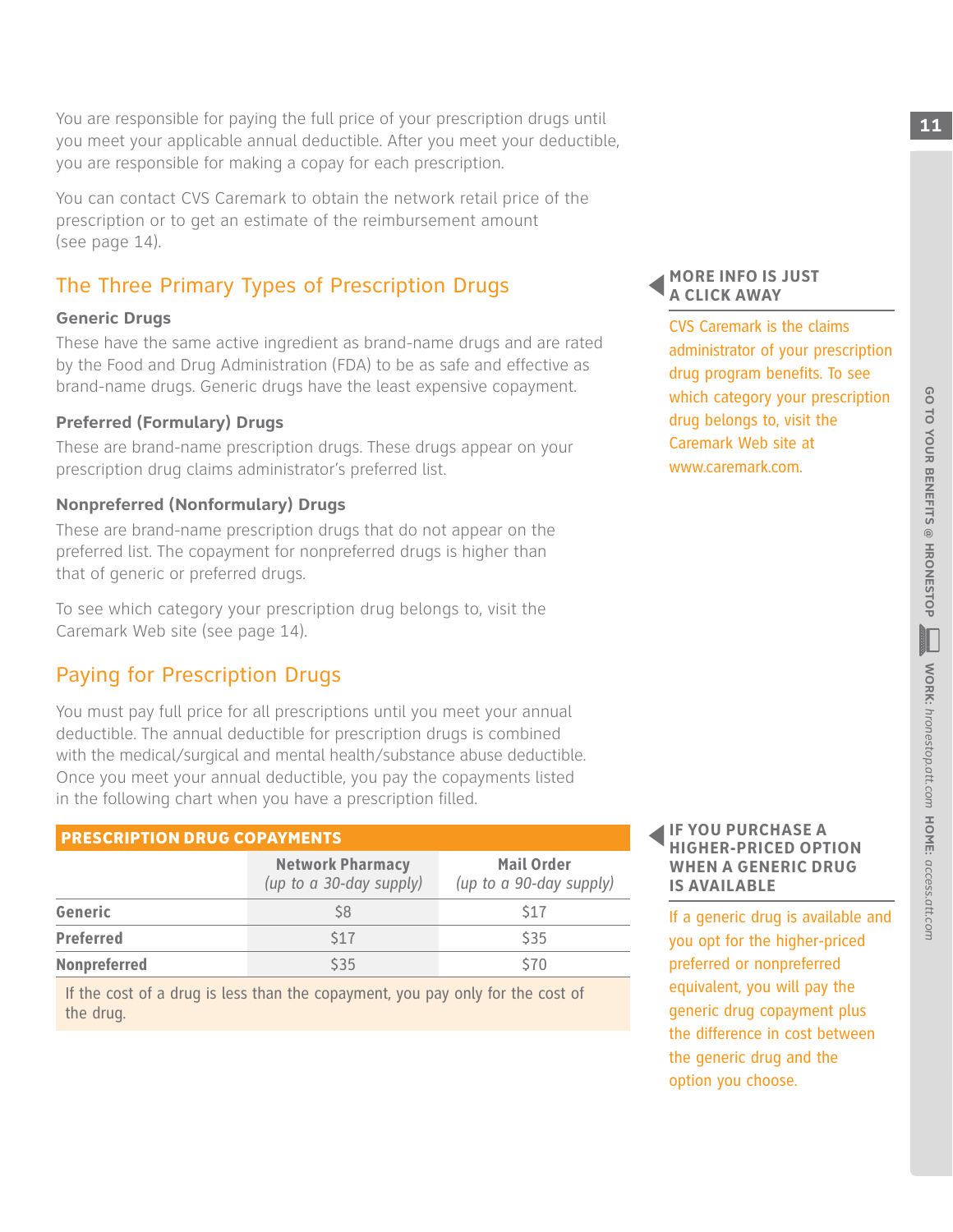### **12** Where to Purchase Prescription Drugs

#### **Participating Network Pharmacy**

Use a network pharmacy when you need up to a 30-day supply of medications for short-term conditions. Visit the Caremark Web site or contact a service representative to locate a network pharmacy (see page 14 for details).

#### **Nonparticipating Non-Network Pharmacy**

If you use a non-network pharmacy, or if you do not present your prescription drug ID card at a network pharmacy, you will be required to pay full price for the prescription and submit a claim form in order to be reimbursed. Reimbursements will be 50 percent of the network retail price of the drug. Claim forms must be submitted for reimbursement to the prescription drug program claims administrator.

Any prescriptions purchased through a non-network pharmacy will be applied to your non-network deductible.

#### **Mail Order Program**

The CVS Caremark mail order program allows you to have up to a 90-day supply of your maintenance drugs shipped directly to your home.

You need a prescription from your doctor that is written for up to a 90-day supply, and you have to complete a mail-service order form, which you can find on the Caremark Web site.

Once you submit the form, your prescription(s) and the appropriate payment, you'll receive your prescription(s) in about two weeks. Once you've purchased a drug through the mail order program, you can easily order refills through the Internet, the mail or by telephone.

#### Other Important Information

#### **Specialty Pharmacy Services**

Specialty prescription drugs are used in the management of chronic diseases that require complex pharmacy management. The specialty pharmacy services program offers delivery of specialty medications, personalized service and educational support.

For a specialty drug, you must purchase the drug through CVS Caremark's specialty pharmacy in order to receive any plan benefit.

#### **Personal-Choice Drugs**

Personal-choice drugs include contraceptive devices and injectibles, erectiledysfunction agents, fertility drugs, hair-loss drugs, influenza drugs, nail-fungal drugs, nutritional and diet supplements, ostomy supplies (retail only), respiratory therapy and other prescription devices, smoking-cessation drugs, toxoids/ vaccines, wrinkle-treatment drugs, depigmenting agents and hair-removal drugs. They are not covered under the prescription drug program.

Purchasing personal-choice drugs does not count toward your annual deductible or out-of-pocket maximum.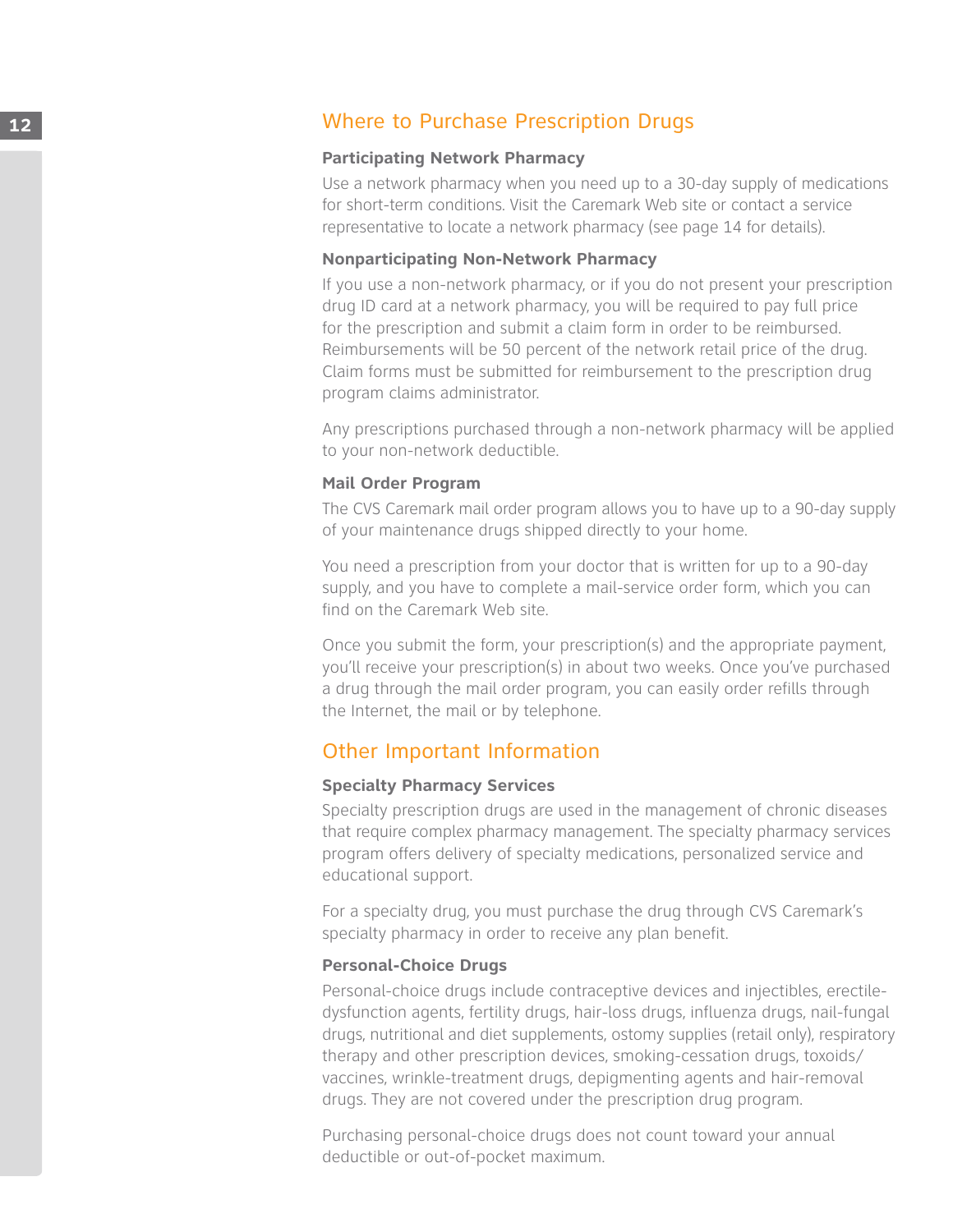# A Great Way to Save: **13** Flexible Spending Accounts

These days, we're all doing what we can to make our take-home dollars stretch further. One of the easiest ways to do that is by participating in a tax-advantaged flexible spending account (FSA) . FSAs can help you pay for eligible health and dependent-care expenses with funds set aside through payroll deduction . You don't pay taxes on the funds you contribute, so more money is available in your paycheck as disposable income . The money you put in an FSA must be used during the calendar year you set it aside, or you'll lose the funds .

**Note:** Puerto Rico employees can participate only on a pre-FICA tax basis. .

#### **Health Care FSA**

In 2010, you'll be able to set aside up to \$5,000 in a health care FSA . Your annual contribution will be deducted evenly from your paychecks throughout the year, but you'll have access to the full amount of your annual contribution on Jan . 1 for eligible health care expenses incurred in 2010 .

Across our company, people use their health care FSAs to pay for such eligible medical expenses for themselves and their dependents as doctor's office visits, prescription drugs and over-the-counter medications, contact lenses, orthodontia and much more .

See your FSA summary plan description to learn more about what expenses are eligible for reimbursement .

#### **Dependent-Care FS A**

Dependent-care FSAs are similar to health care FSAs except they are used to pay for day care expenses such as child care or elder care . Unlike a health care FSA, you can be reimbursed only up to the amount in your account at the time of your claim . The maximum amount you can set aside in 2010 is \$5,000 .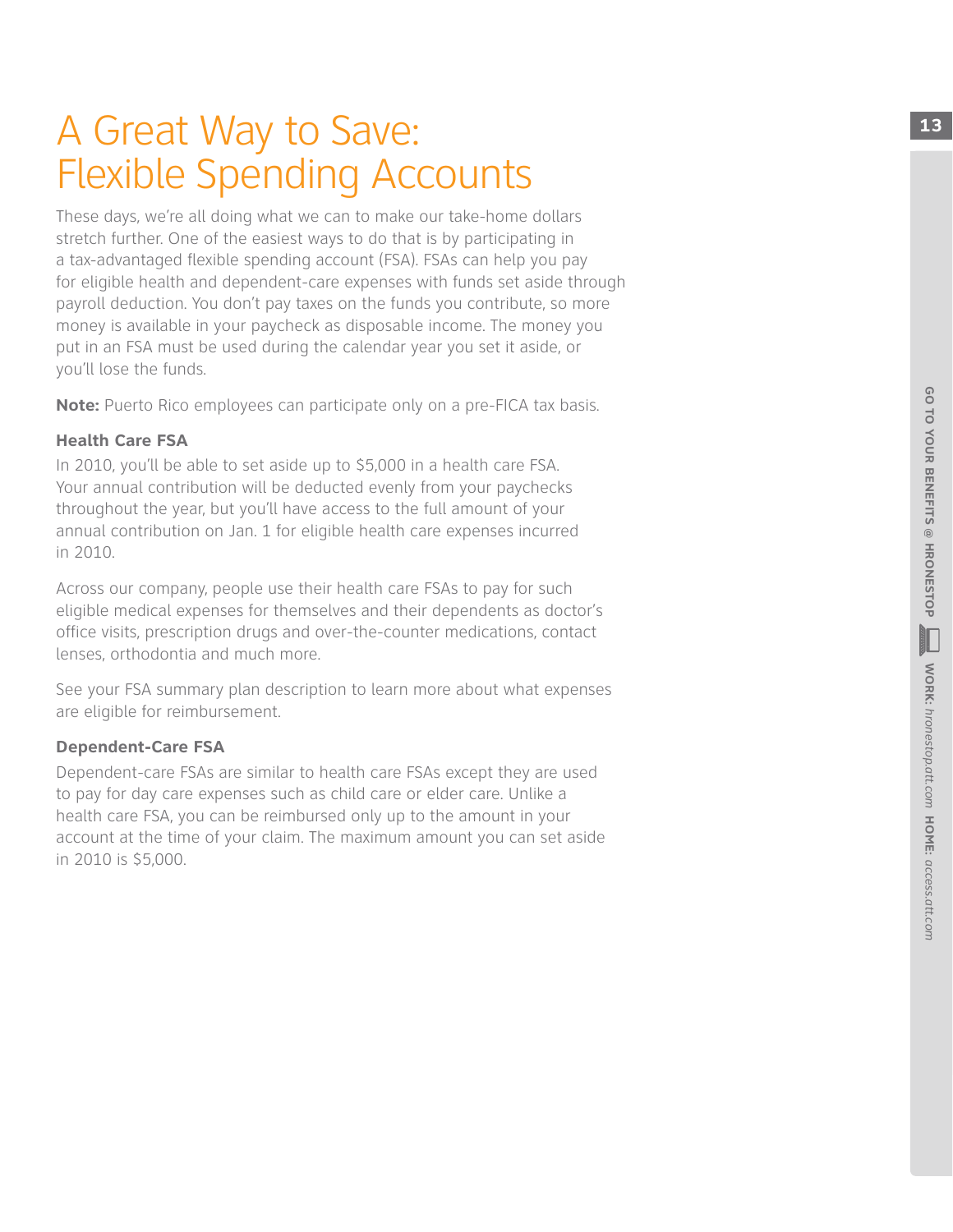# **<sup>14</sup>** Where to Go for More Info

Your 2010 claims administrators.

| <b>WHO</b>                      | <b>WHY</b>                            | <b>HOW TO CONTACT</b>         |
|---------------------------------|---------------------------------------|-------------------------------|
| <b>UnitedHealthcare</b>         | > Speak with a service representative | 1-877-506-7221                |
| Medical/surgical claims         | > Questions about your coverage       | Monday through Friday from    |
| administrator                   | > Questions about a claim             | 7 a.m. to 7 p.m. Central time |
|                                 | > Locate network providers            | www.myuhc.com                 |
|                                 | > Review your personal information    |                               |
|                                 | > Review health statements (Web only) |                               |
|                                 | > Compare hospitals                   |                               |
|                                 | > Estimate cost of treatment          |                               |
| <b>United Behavioral Health</b> | > Speak with a service representative | 1-877-506-7221                |
| Mental health/substance abuse   | > Questions about your coverage       | www.liveandworkwell.com       |
| claims administrator            | > Questions about a claim             |                               |
|                                 | > Choose and find a clinician         |                               |
|                                 | > View eligibility and coverage       |                               |
| <b>CVS Caremark</b>             | > Speak with a service representative | 1-800-378-8851                |
| Prescription drug claims        | > Find medication price               | www.caremark.com              |
| administrator                   | > Request/download forms              |                               |
|                                 | > Find a network pharmacy             |                               |
|                                 | > Order prescription refills          |                               |
|                                 | > View list of preferred drugs        |                               |

In addition to our plan claims administrators, our company has several resources that you can turn to for news and information about your benefits.

| <b>WHAT</b>                     | <b>WHY</b>                                                                                                                                                                                                                                                                                                 | <b>HOW TO CONTACT</b>                                                                                          |
|---------------------------------|------------------------------------------------------------------------------------------------------------------------------------------------------------------------------------------------------------------------------------------------------------------------------------------------------------|----------------------------------------------------------------------------------------------------------------|
| <b>HROneStop</b>                | > Access the latest benefits news and info<br>> Review coverage amounts<br>> Review plan details<br>> Review your summary plan descriptions<br>If this is your first visit, you'll need to:<br>> Choose your status.<br>> Choose your appropriate subsidiary.<br>> Save your selections for future visits. | From work:<br>hronestop.att.com > Your Benefits<br>From home:<br>access.att.com > HROneStop ><br>Your Benefits |
| <b>AT&amp;T Benefits Center</b> | > Questions about eligibility<br>> Review the cost of coverage<br>> If you have a change-in-status event<br>> View medical plan summary comparison<br>charts, which provide details about your plan<br>> General benefits information                                                                      | 1-877-722-0020<br>7 a.m. to 7 p.m. Central time<br>resources.hewitt.com/att<br>24 hours a day, 7 days a week   |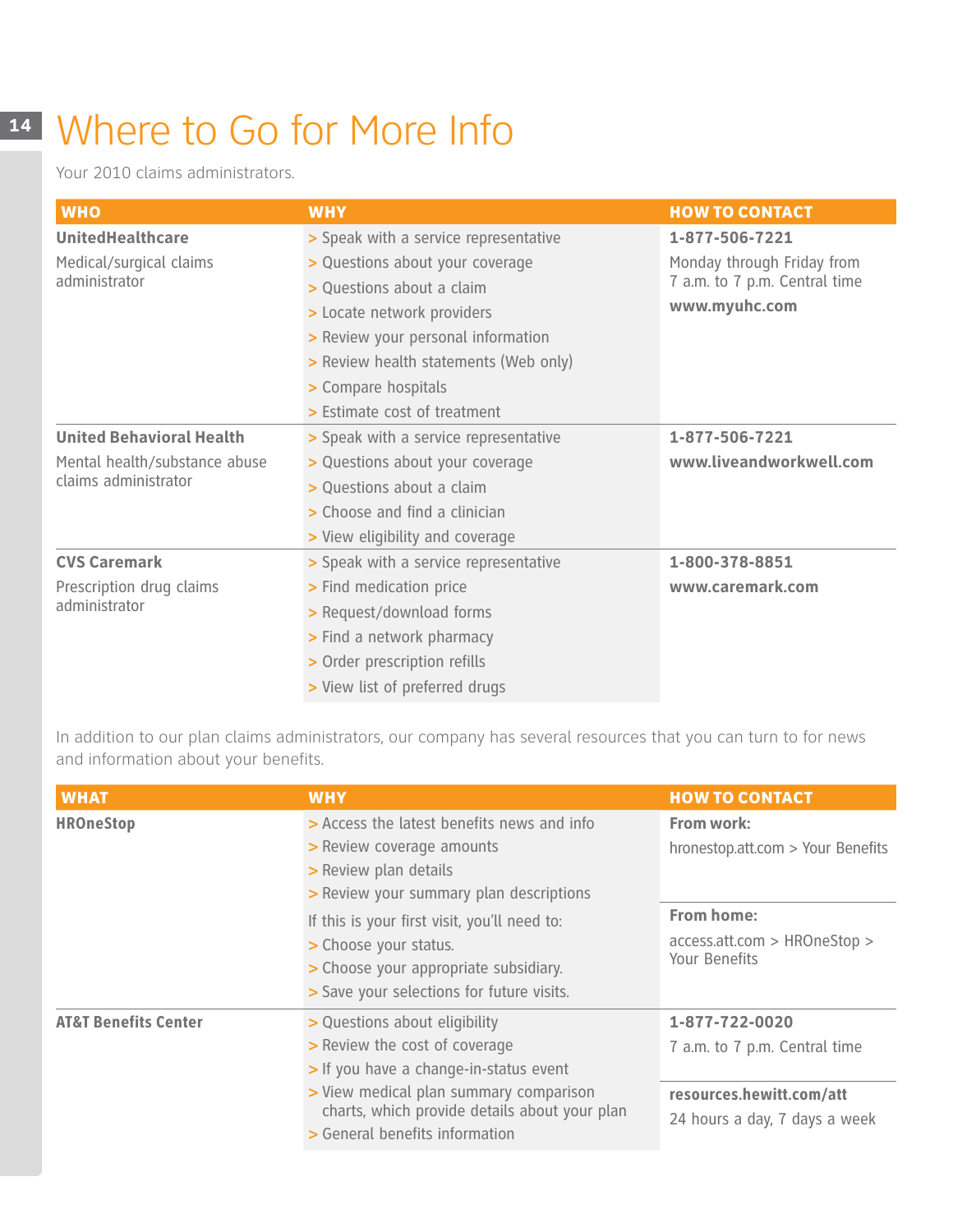# Glossary 15

**Annual Deductible.** The total amount of costs, other than monthly contributions, you must pay for all applicable covered medical, surgical, mental health/substance abuse services (other than preventive care) and prescription drugs each calendar year before the plan begins to pay benefits. There are separate deductibles for network/ONA services and non-network services.

**Base Wages.** Used to establish your annual deductible and out-of-pocket maximum, this amount includes the total of your annual base pay rate and annual commission amount in effect:

- > Immediately preceding annual enrollment for the next year (for current plan participants).
- > As of your date of hire (for newly hired employees).
- > On your last day on Active payroll (for Retirees, LTD Recipients and former Employees. The Annual Rate of Pay for a rehired Retiree who is receiving Retiree medical benefits will not be affected by their rehire).

**Claims Administrator.** As used in this communication, a claims administrator is an organization outside of AT&T with whom the company has contracted to provide the administration of certain aspects of the company's health and welfare plans.

**Coinsurance.** The percentage of the cost of covered services you pay after meeting your applicable annual deductible. The plan covers the remaining percentage of the allowable charge.

- > After you meet your annual network/ONA deductible, you are responsible for paying 10 percent of the cost of eligible network services.
- > After you meet your applicable non-network annual deductible, you are responsible for paying for 20 percent of the cost of eligible services.

**Copayment.** A copayment is the fixed charge you are required to pay for certain covered health services, after you meet the applicable annual deductible.

**Dependent-Care Flexible Spending Account.** A tax-advantaged account that can be used to set aside money to pay for certain expenses related to day care for dependents who live with you. Although this most commonly means child care, it can also be used for adult dependents who live with you, such as parents. Funds set aside in a dependent-care FSA must be used the year they are set aside and cannot be rolled over from one year to the next.

**Eligible Expenses.** Those health care expenses that are covered by the Cingular Wireless Medical Plan for Bargained Employees are covered in detail in the summary plan description (SPD).

**Health Care Flexible Spending Account (FSA).** A tax-advantaged medical account that can be used to set aside money to pay for qualified health care expenses, such as copayments for prescription drugs, eyeglasses, orthodontia and many over-the-counter medications. The funds in an FSA must be used the year they are set aside and cannot be rolled over from one year to the next.

**Network.** Health care providers, hospitals and pharmacies that contract with the claims administrator to provide services at negotiated rates.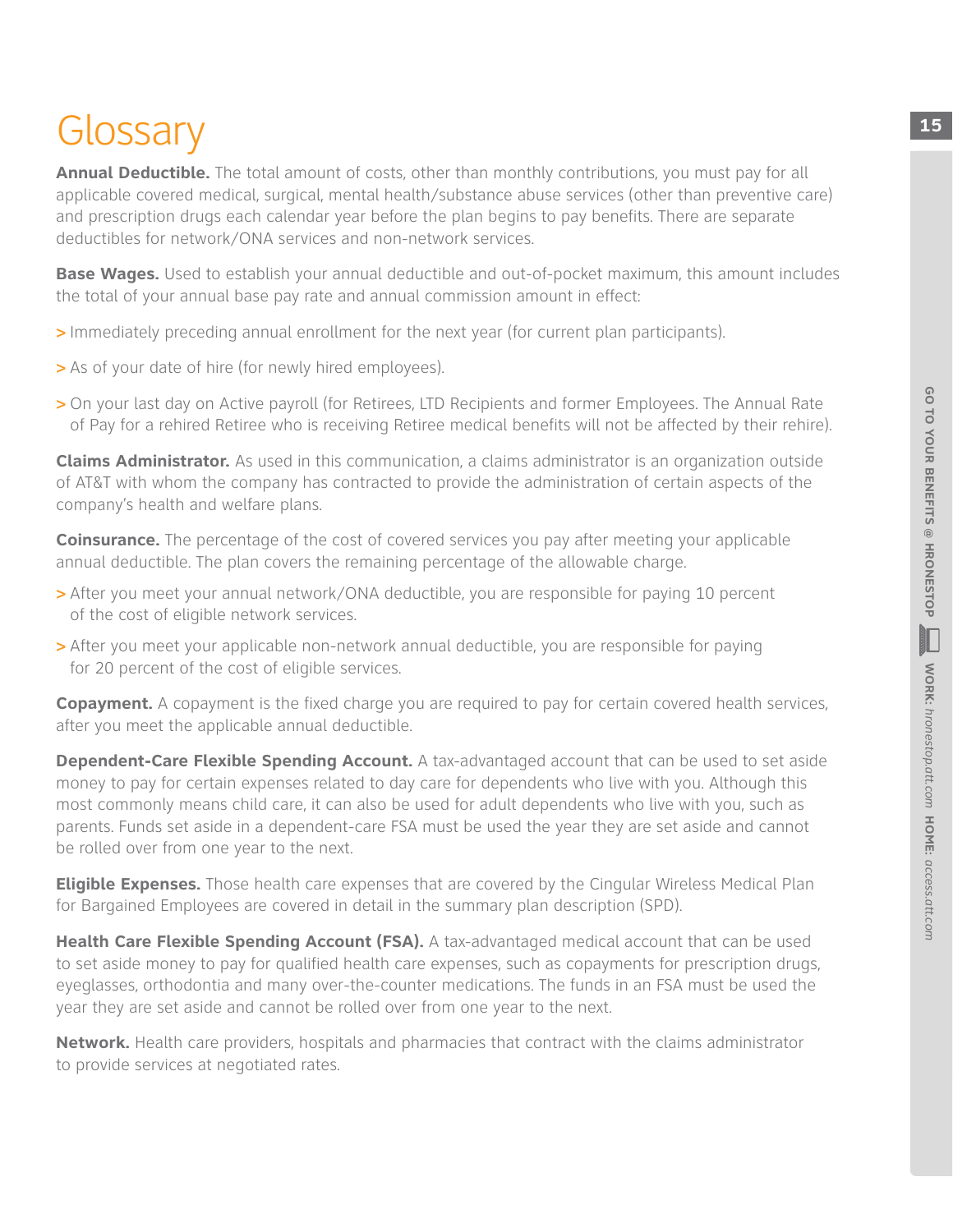**16 Network Service Area.** The area determined by ZIP code and designated by the claims administrator as an area where sufficient network primary providers, specialists, hospitals and other health care providers are available.

> **Non-Network Provider.** A physician, facility or pharmacy that is not a member of the plan's network of providers.

> **Nonpreventive Care Services.** Generally, these are the services that are provided to treat an existing illness, injury or condition.

**Out-of-Pocket Maximum.** The maximum amount of costs (coinsurance, copayments and annual deductibles) for covered medical and mental health/substance abuse services and prescription drugs that you could pay out of your pocket each year. Any contributions that you pay to participate in the plan do not count toward your out-of-pocket maximum. There are separate out-of-pocket maximums for network/ONA expenses and non-network expenses.

**Outside Network Area (ONA).** The geographic area outside of a network service area as defined by the claims administrator.

**Preventive Care Services.** Generally, these are the services and procedures that are administered for routine, precautionary purposes rather than treatment or services for an existing illness, injury or condition.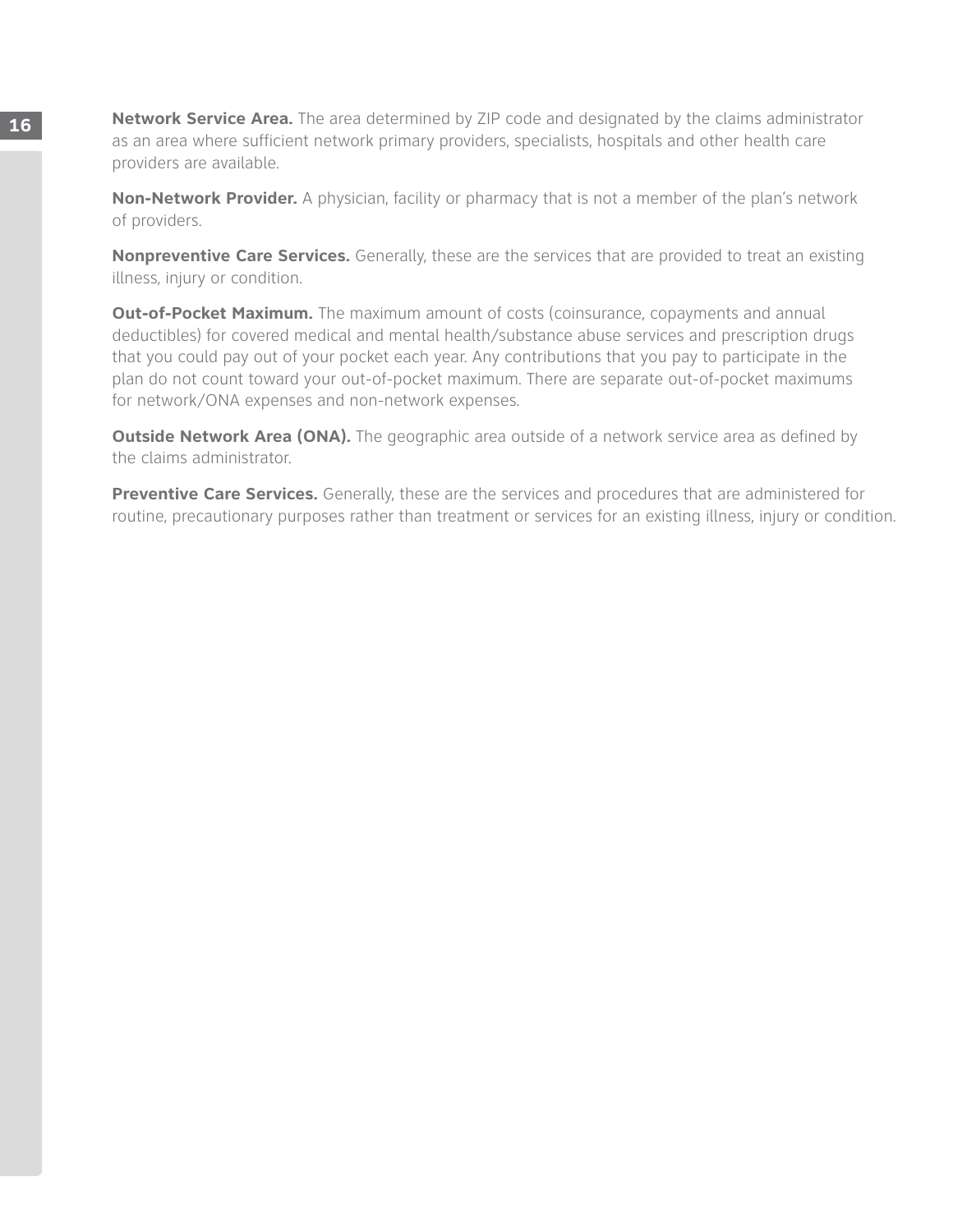**Distribution:** Distributed to AT&T Mobility active bargained employees and any associated LOA, STD or LTD recipients, survivors of active employees and COBRA participants, excluding employees in Hawaii.